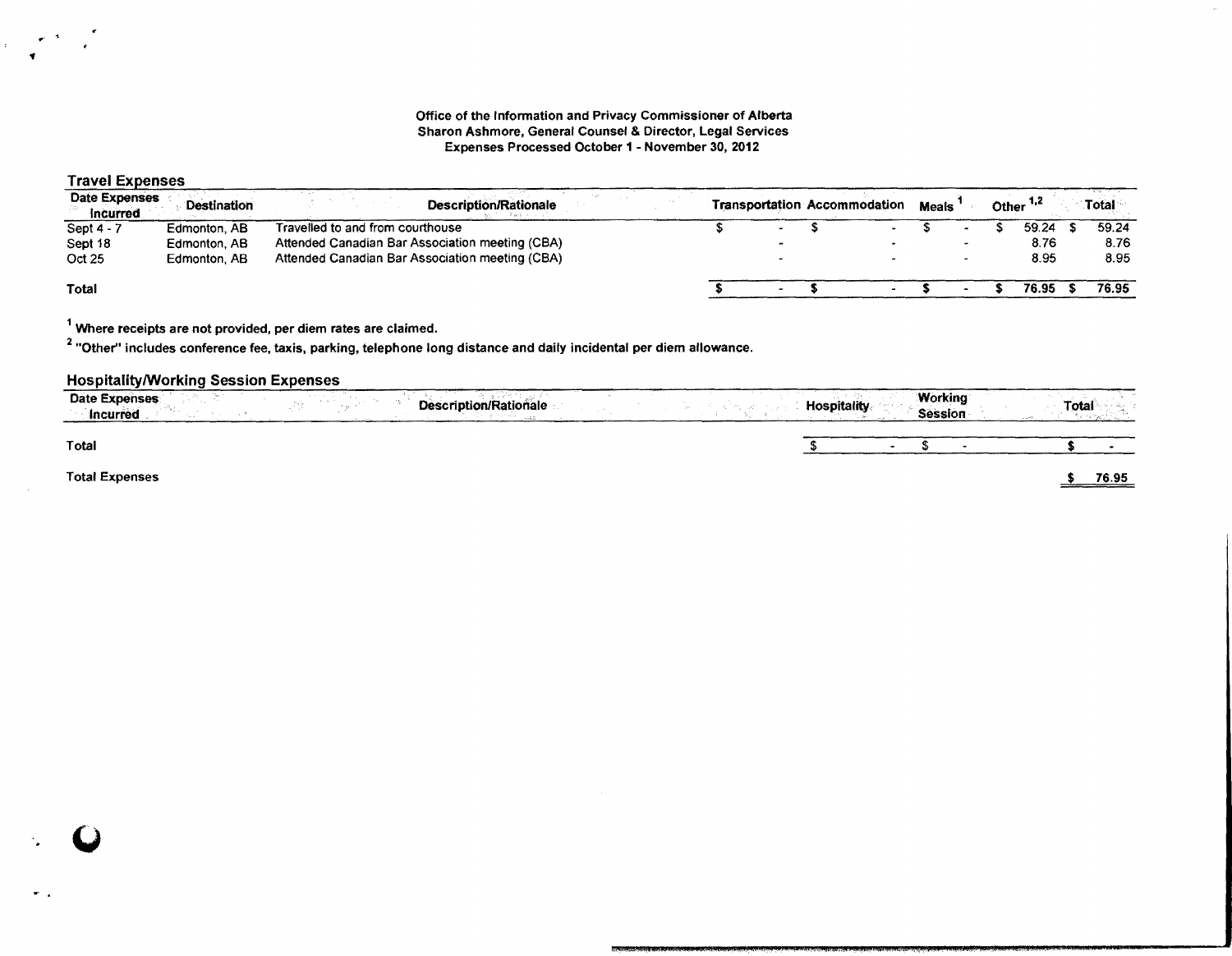780-462-3456 780-489-7777 780-462-4444 780-484-8888 **BARREL PRESTIGE**<br>TAXI 0000 CABS YHIOI **EXCHECKER** DATE **NATHER IN THE REAL PROPERTY.** OFFICE OF THE INFORMATION & PRIVACY COMMI<sup>NO</sup>. 33265056  $ACC$ <sup>T</sup>  $\sqrt{\frac{D}{D}}$ **会 想像的感觉** TIME INOTE CLIENT<br>DATA EXPIRES PM Ñ AM FROM FARE τo **GRATUITY** DRIVER<br>NO. CUSTOMER MAME GST<br>NO. **UNIT TOTAL** NO.  $BA$  $\overline{C}$ **IMPORTANT: PLEASE PRINT INSIDE BLACK BOXES** mees X  $\parallel$  $\| \mathbf{I} \|$ 1-003326-505630 **CUSTOMER'S SIGNATURE** Avenaled CBA unear  $\widetilde{\mathcal{A}}$  $48.95$ France

 $\bar{\zeta}$  ,

ل عباس **A consideration of the Second** 

 $\overline{\mathcal{A}}$ 

٧ **Analyze** 

 $13$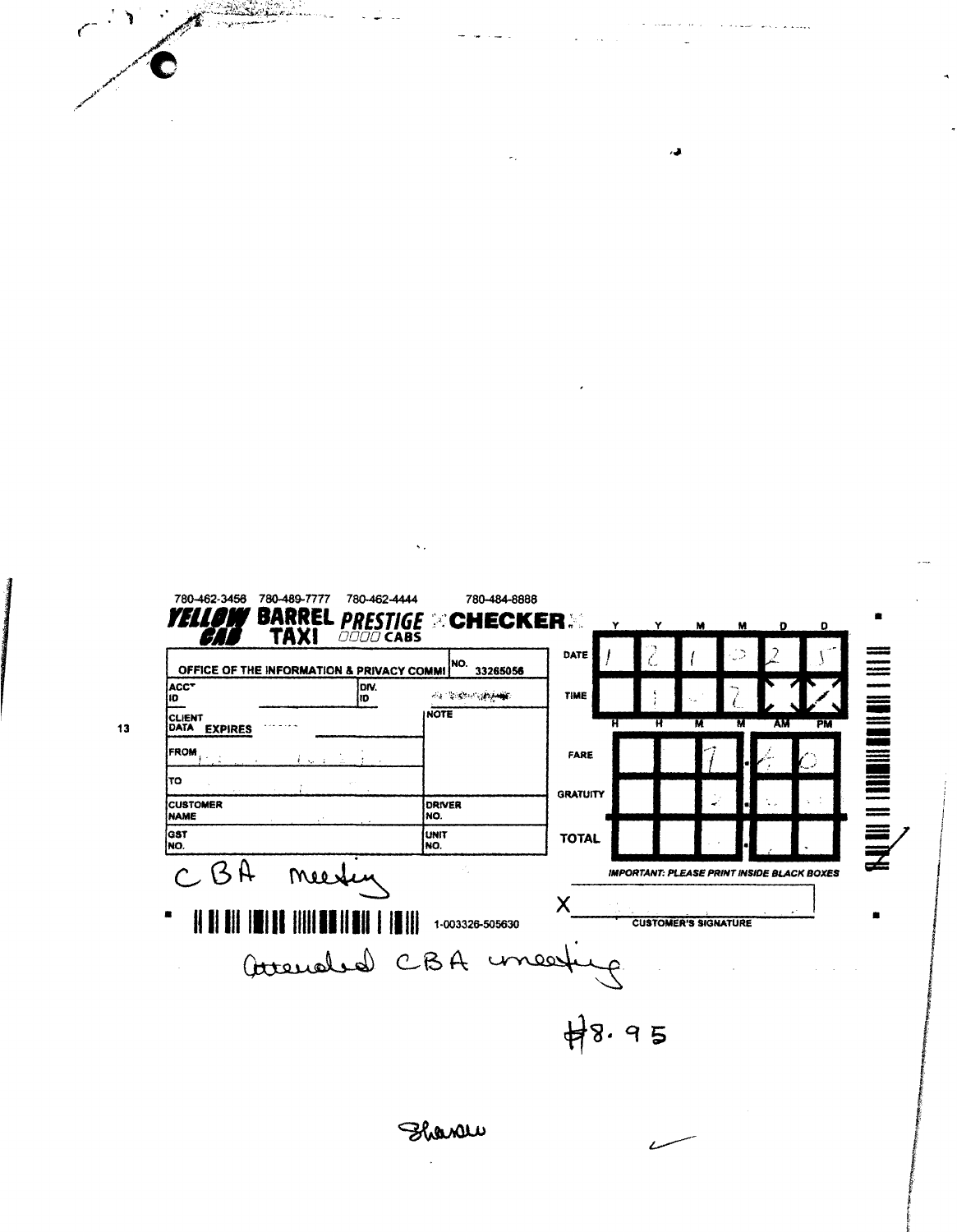| <b>CHARGE TO:</b>         | <b>ACCOUNT NO.</b>          |                                     |                       |             |
|---------------------------|-----------------------------|-------------------------------------|-----------------------|-------------|
|                           |                             | <b>TELLOW CAN</b> 780-462-3456      |                       |             |
|                           | Office of the Information & | <b>BARREL TAXI 780-489-7777</b>     |                       |             |
|                           | <b>Privacy Commissioner</b> |                                     | PRESTIGE 780-462-4444 |             |
|                           |                             | <b>CHECKER: 780-484-8888</b>        |                       |             |
|                           |                             | ADMINISTRATION LINE (780) 465-8500  |                       |             |
|                           |                             | AUTH, NO.                           | DRIVER                | UNIT NO.    |
| G.S.T.                    |                             | TIME                                | MO.<br>DAY            | YR.         |
| <b>FROM</b>               |                             |                                     | 6074281               |             |
| 425                       | 一/ひ7 〇十.                    |                                     |                       |             |
| TO                        |                             | <b>Diners Club</b><br>International | FARE                  |             |
| 5. . 4                    |                             |                                     |                       |             |
| PRINT NAME                |                             |                                     | INT'L                 |             |
|                           |                             |                                     | <b>GRATUITY</b>       | ЮC<br>يتقور |
| <b>CUSTOMER SIGNATURE</b> |                             |                                     | <b>TOTAL</b>          |             |
| х<br>15 x                 |                             |                                     |                       |             |

 $\boldsymbol{\theta}^{\star}$ 

C

armeded CBA meeting

 $48.76$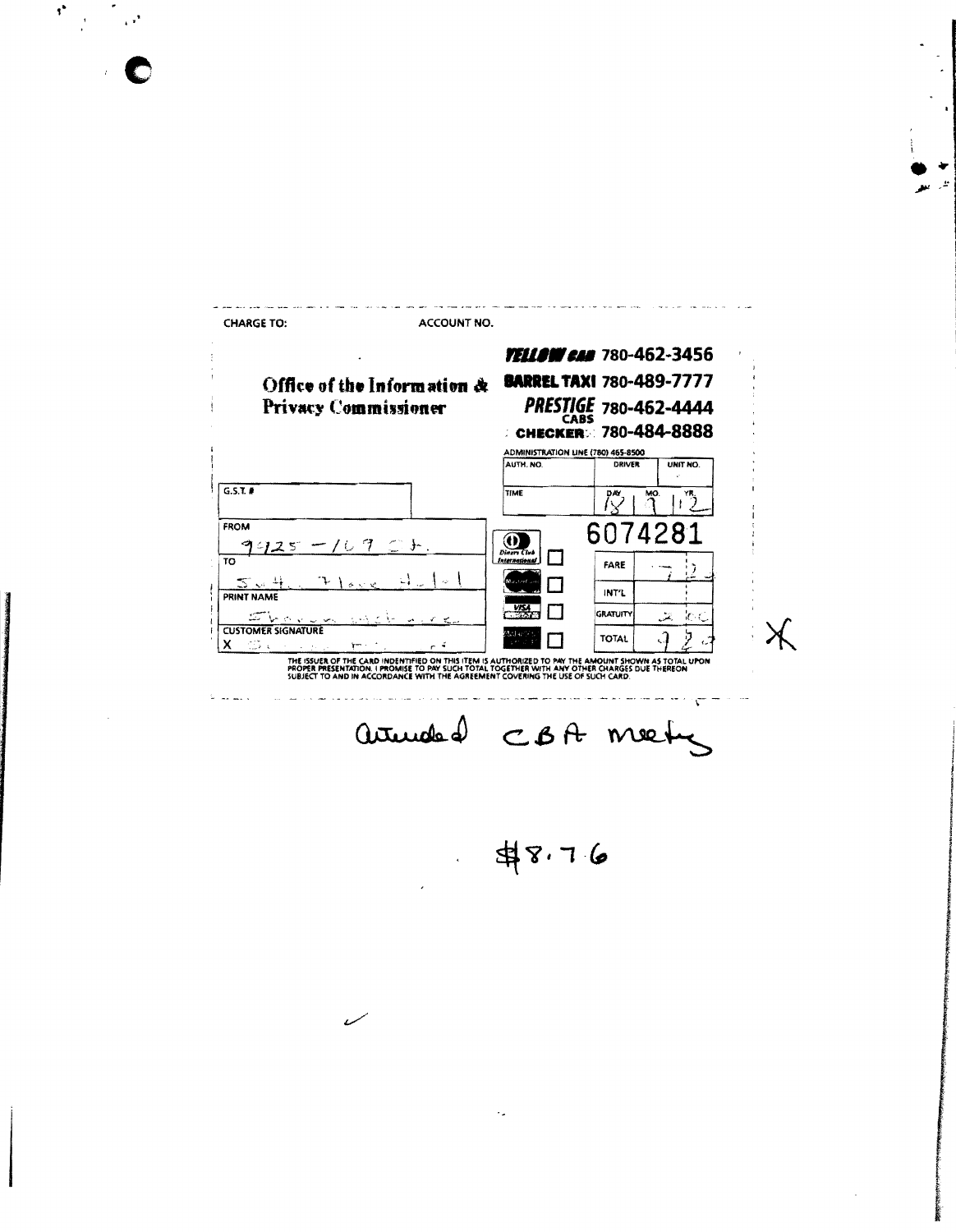

P



http://www.google.ca/search?q=tomatoes&hl=en&prmd=imvnse&tbm=isch&tbo=u&sou... 21/08/2012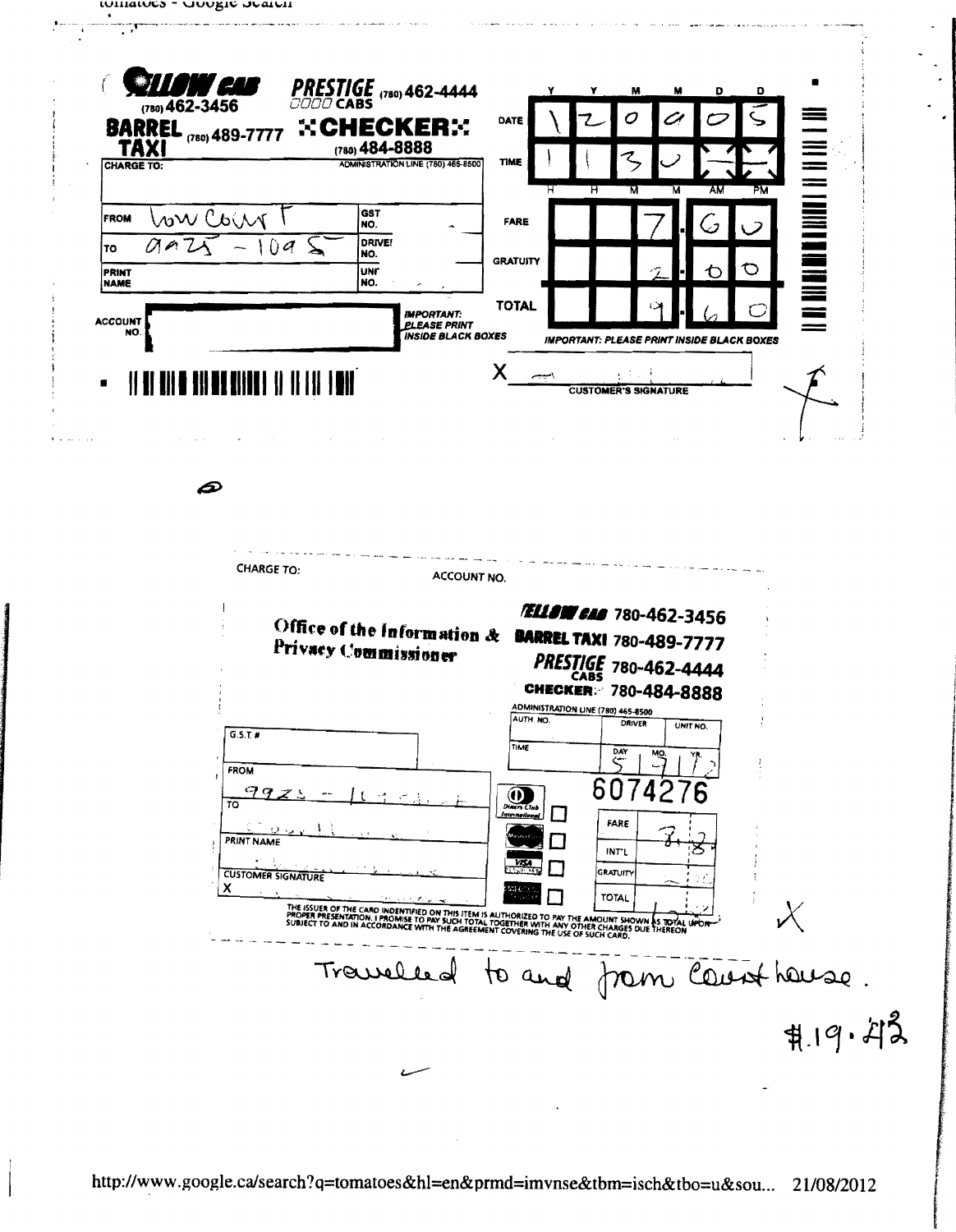**CHARGE TO: ACCOUNT NO. ELLOW CAN** 780-462-3456 Office of the Information & BARREL TAXI 780-489-7777 Privacy Commissioner PRESTIGE 780-462-4444 CHECKER: 780-484-8888 ADMINISTRATION LINE (780) 465-8500 AUTH, NO. DRIVER  $G.S.T$  # TIME DAY FROM 6074  $^{\circ}$  $\overline{\text{to}}$ FARE INT'L **PRINT NAME GRATUITY** ြင **CUSTOMER SIGNATURE TOTAL**  $\pmb{\times}$ 芝 THE ISSUER OF THE CARD INDENTIFIED ON THIS ITEM IS AUTHORIZED TO PAY THE<br>PROPER PRESENTATION, I PROMISE TO PAY SUCH TOTAL TOGETHER WITH ANY OTH<br>SUBJECT TO AND IN ACCORDANCE WITH THE AGREEMENT COVERING THE USE OF IN AS TOTAL UPON<br>JE THEREON **MOUNT5** HER CHARGES<br>SUCH CARD. --------**CHARGE TO:** ACCOUNT NO. **FELLOW CAR** 780-462-3456 Office of the Information & BARREL TAXI 780-489-7777 Privacy Commissioner **PRESTIGE 780-462-4444 CHECKER** 780-484-8888 **ADMINISTRATION LINE (780)** 465-8500 AUTH. NO. DRIVER فتلآ ぢ  $G.S.T$ TIME 6  $\cup$  $\circledcirc$ 99  $\Box$  $\overline{\overline{\text{TO}}}$ FARE **INT'L** PRINT NAME GRATUITY lo C レベイ CUSTOMER SIGNATURE **TOTAL** 10 4 d  $\mathbf x$ THE ISSUER OF THE CARD INDENTIFIED ON THIS ITEM IS AUTHORIZED TO PAY THE AMOUNT SHOWN AS TOTAL UPON<br>PROPER PRESENTATION. I PROMISE TO PAY SUCH TOTAL TOGETHER WITH ANY OTHER CHARGES DUE THEREON<br>SUBJECT TO AND IN ACCORDANCE Travelled to and from Courthouse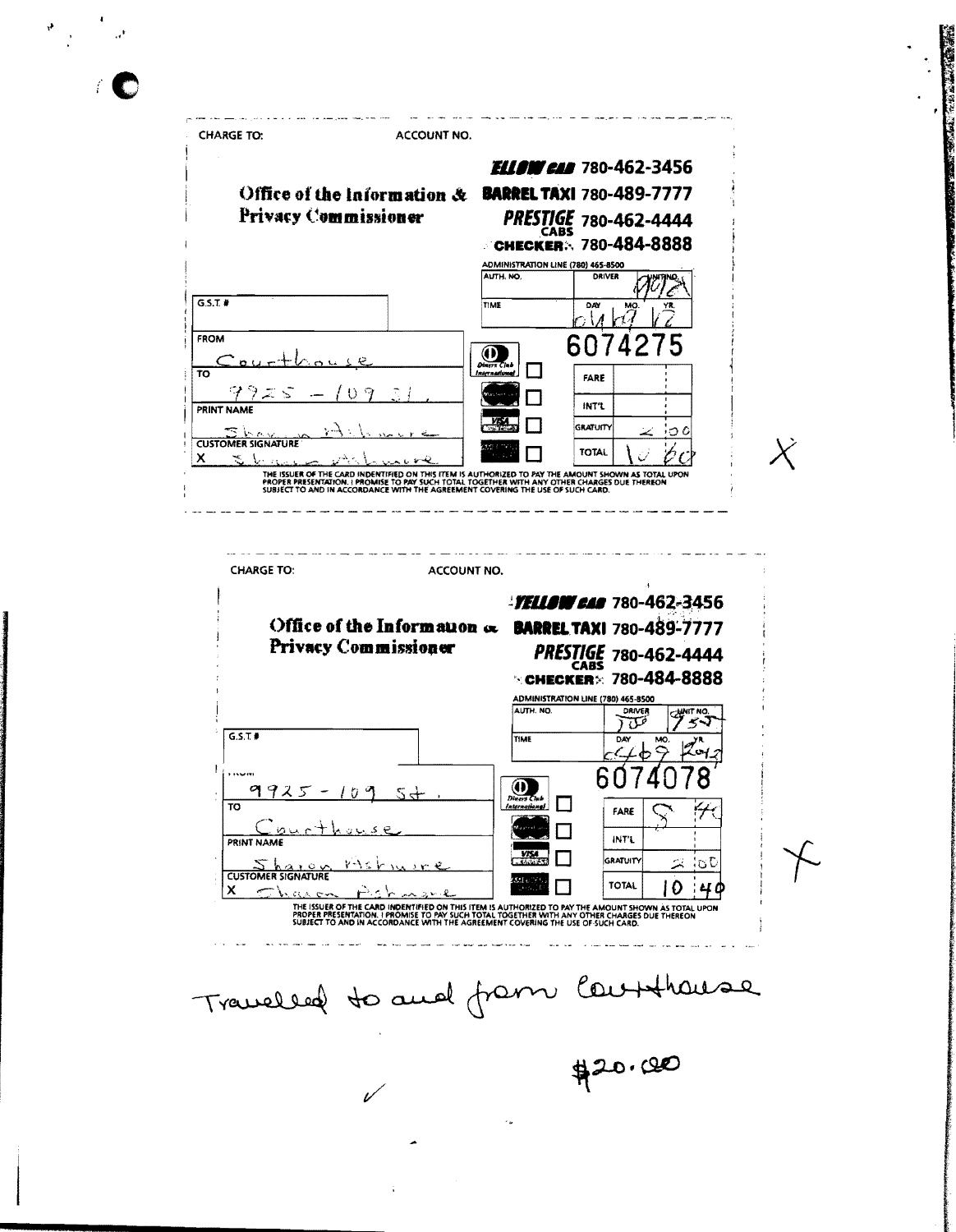ACCOUNT NO. **CHARGE TO: YELLOW CAB** 780-462-3456 **BARREL TAXI 780-489-7777** Office of the Information & Privacy Commissioner PRESTIGE 780-462-4444 **CABS CHECKER** 780-484-8888 ADMINISTRATION LINE (780) 465-8500 AUTH. NO. PORTER  $\overline{C_1^{\text{H}}C_2^{\text{H}}C_3^{\text{H}}C_4^{\text{H}}}$  $G.S.T.$ # TIME **DAY** () / FROM 607  $^\circledR$  $\overline{\tau}$ FARE **INT'L PRINT NAME** وللسرب **GRATUITY CUSTOMER SIGNATURE TOTAL** ÌΕ  $\boldsymbol{\mathsf{x}}$ ماست بيار  $\mathcal{\cancel{X}}$ THE ISSUER OF THE CARD INDENTIFIED ON THIS ITEM IS AUTHORIZED TO PAY THE AMOUNT SHOWN AS TOTAL UPON<br>PROPER PRESENTATION. I PROMISE TO PAY SUCH TOTAL I DIGETHER WITH ANY OTHER CHARGES DUE THEREON<br>SUBJECT TO AND IN ACCORDANC  $\mathbf{1}$ ACCOUNT NO. **CHARGE TO: YELLOW CAN** 780-462-3456 Office of the Information & BARREL TAXI 780-489-7777 PRESTIGE 780-462-4444 Privacy Commissioner 780-484-8888 **CHECKER! ADMINISTRATION LINE (780) 465-8500 DRIVER** AUTH. NO. NO 4  $\frac{1}{\sqrt{10}}$  $\overline{MQ}_{L}$ TIME DAY  $G.S.T$ 8 607 Δ FROM  $\overline{\mathbf{O}}$  $\Box$ FARE  $\overline{10}$ П INT'L PRINT NAME  $\frac{1}{2}$ **GRATUIT** Λċ. **CUSTOMER SIGNATURE TOTAL** A  $\Omega$  $20$ X THE ISSUER OF THE CARD INDENTIFIED ON THIS ITEM IS AUTHORIZED TO PAY THE AMOUNT SHOWN AS TOTAL UPON PROPER THE CARD INDENTIFIED ON THIS ITEM IS AUTHORIZED TO PAY THE AMOUNT SHOWN AS TOTAL UPON PROPER PRESENTATION. I PROMIS Travelled to and from Countleuse  $4(9.8)$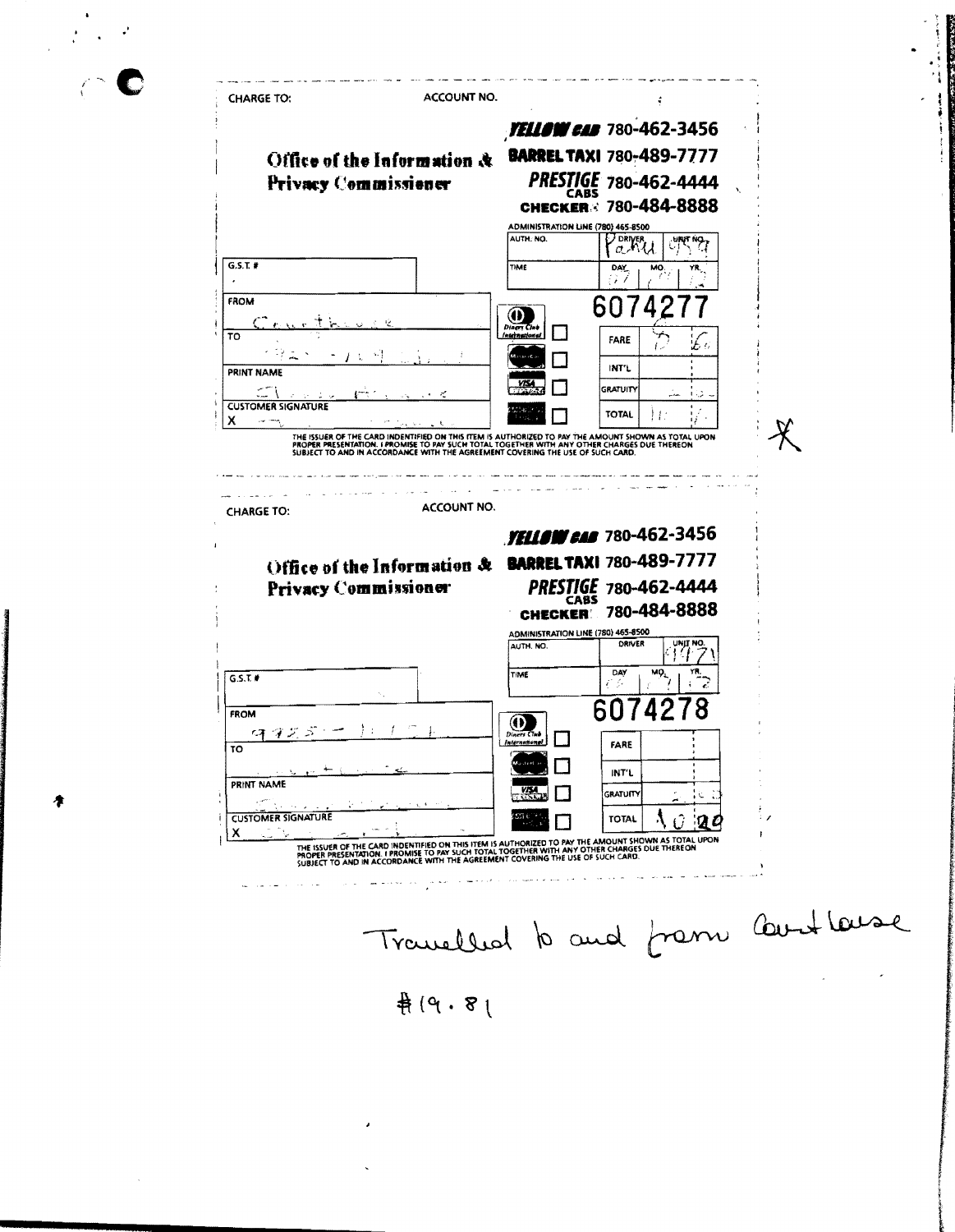## Travel Expenses

 $\mathbf{r}$ 

 $\tilde{\mathbf{x}}$ 

 $\overline{\mathbf{v}}$ 

| Date Expenses<br>Incurred | <b>Destination</b> | Description/Rationale                           |                          | <b>Transportation Accommodation</b> | <b>Meals</b> |  | Other $1,2$ | Total |
|---------------------------|--------------------|-------------------------------------------------|--------------------------|-------------------------------------|--------------|--|-------------|-------|
| Oct 25                    | Edmonton, AB       | Attended Canadian Bar Association meeting (CBA) | $\overline{\phantom{a}}$ | $\sim$                              |              |  | 8.57        | 8.57  |
| <b>Nov 02</b>             | Edmonton, AB       | Travelled to and from courthouse                |                          |                                     |              |  | 22.48       | 22.48 |
| Nov 20                    | Edmonton, AB       | Attended Canadian Bar Association meeting (CBA) |                          |                                     |              |  | 18.47       | 18.47 |
| Total                     |                    |                                                 |                          | $\bullet$                           |              |  | 49.52       | 49.52 |

1 Where receipts are not provided, per diem rates are claimed.

2 "Other" includes conference fee, taxis, parking, telephone long distance and daily incidental per diem allowance.

#### HospitalitylWorking Session Expenses

| <b>Date Expenses</b><br><b>Incurred</b> | the control<br>Description/Rationale | <b>Hospitality</b> | Working<br>Session | Total |                                                  |  |
|-----------------------------------------|--------------------------------------|--------------------|--------------------|-------|--------------------------------------------------|--|
| Total                                   |                                      | - 11               |                    |       |                                                  |  |
| <b>Total Expenses</b>                   |                                      |                    |                    |       | 49.52<br>and the contract of the contract of the |  |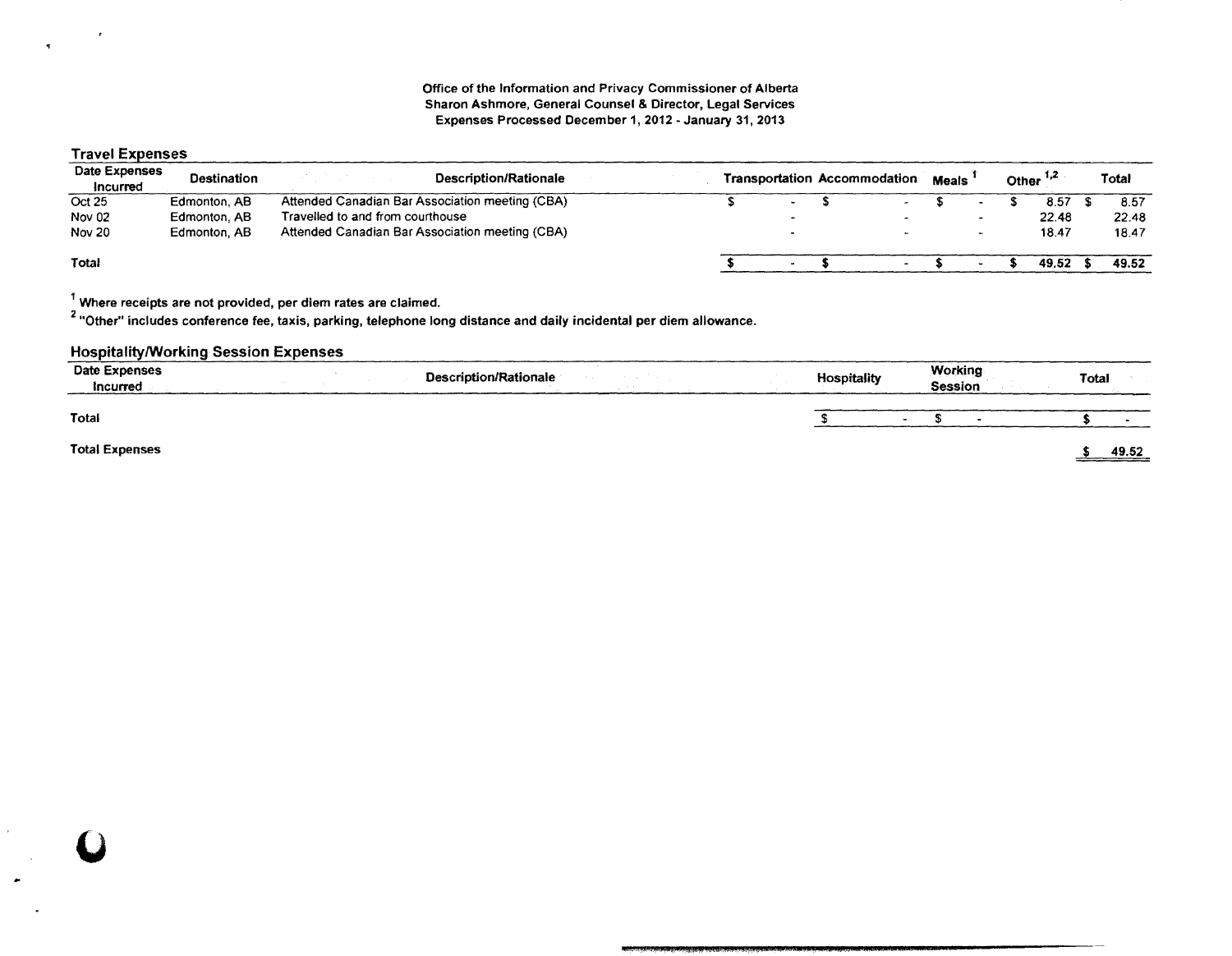| OFFICE OF THE INFORMATION & PRIVACY COMMI | INO.<br>33265055           | DATE            |                                                   |        |    |                |
|-------------------------------------------|----------------------------|-----------------|---------------------------------------------------|--------|----|----------------|
| ACCT.<br>D۴<br>ID<br>ID                   | 网络一项小组 空海静脉                | TIME            |                                                   |        |    |                |
| CLIEN.<br>DATA<br><b>EXPIRE:</b>          | NOTE                       | Ħ               | Ή                                                 | м<br>M | AM | PM             |
| <b>FROM</b><br>$\epsilon_{\rm X}$         |                            | <b>FARE</b>     |                                                   |        |    |                |
| ΙTΟ<br>童的 医中间                             |                            | <b>GRATUITY</b> |                                                   |        |    |                |
| <b>CUSTOMER</b><br><b>NAME</b>            | <b>DRIVER</b><br>INO.<br>Þ |                 |                                                   |        |    | $\binom{m}{m}$ |
| lgst<br>INO.                              | unit<br>INO.               | <b>TOTAL</b>    |                                                   |        |    |                |
|                                           |                            |                 | <b>IMPORTANT: PLEASE PRINT INSIDE BLACK BOXES</b> |        |    |                |

Emp ID ! accurated CBA meutig  $#8.57$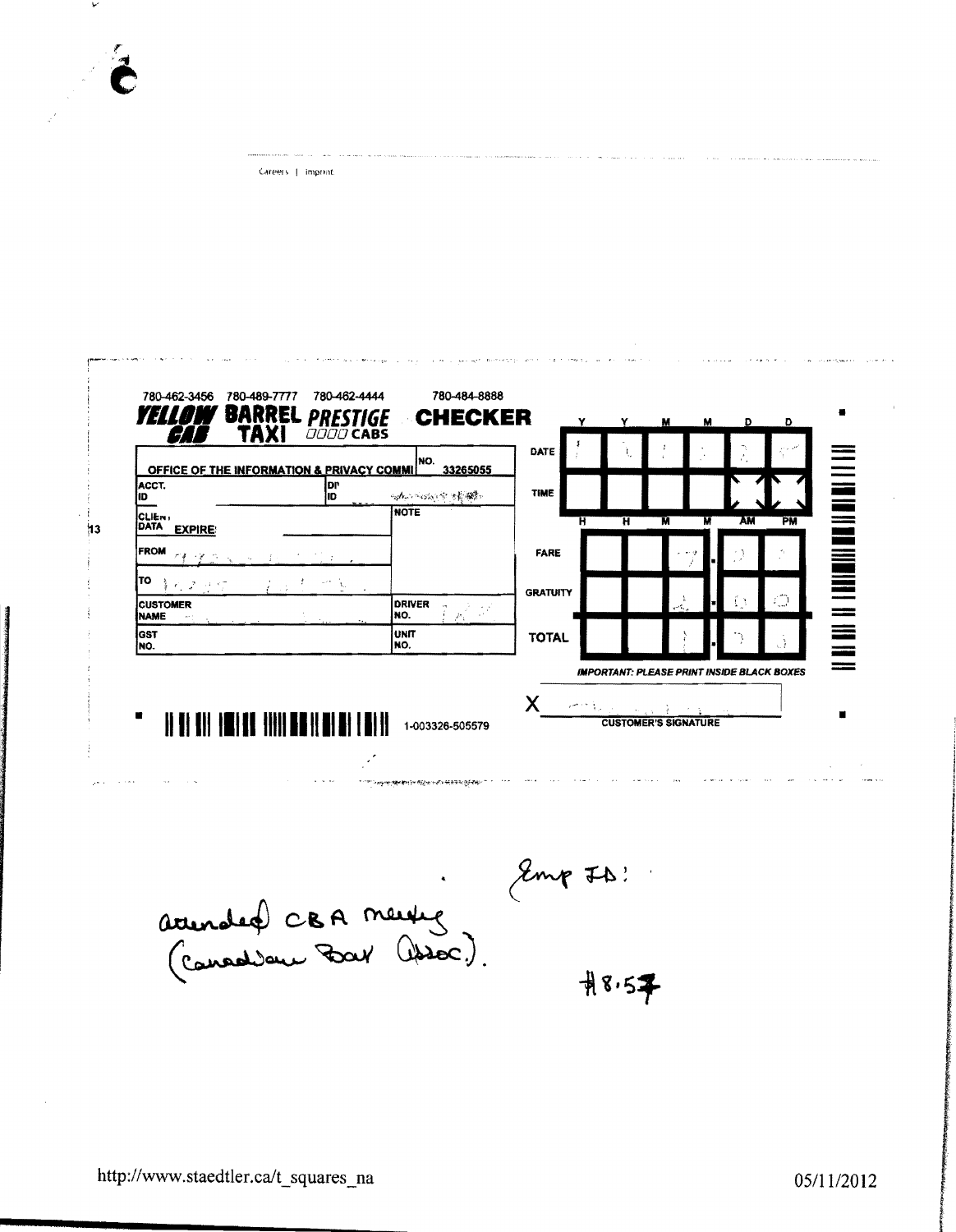| ACCT.<br>(ID                                                      |                                                 | <b>OFFICE OF THE INFORMATION &amp; PRIVACY COMMI</b><br>33265058 |                        |                             |                   |
|-------------------------------------------------------------------|-------------------------------------------------|------------------------------------------------------------------|------------------------|-----------------------------|-------------------|
| <b>CLIENT</b>                                                     | DIV.<br>łD.                                     | 21199011411年11月1日 11:48歳11<br><b>NOTE</b>                        | <b>TIME</b>            |                             |                   |
| <b>DATA</b><br><b>EXPIRES</b>                                     |                                                 |                                                                  |                        | н<br>AM                     | PM                |
| <b>FROM</b>                                                       |                                                 |                                                                  | <b>FARE</b>            |                             |                   |
| TO<br><b>CUSTOMER</b><br>$\sim 10$                                |                                                 | <b>DRIVER</b>                                                    | <b>GRATUITY</b><br>منت | rans<br>Frans               |                   |
| <b>NAME</b><br><b>GST</b><br>$\mathbb{R}^2$                       |                                                 | イムざり<br>NO.<br><b>UNIT</b><br>925                                | <b>TOTAL</b>           |                             |                   |
| NO.                                                               | $\epsilon_{\mu\nu}$                             | NO.                                                              |                        |                             |                   |
| 11 I II                                                           | 11                                              | 1-003326-505845                                                  |                        | <b>CUSTOMER'S SIGNATURE</b> |                   |
| 780-489-7777<br>780-462-3456<br><b>BARRE</b><br>YELL<br>TAXI<br>7 | 780-462-4444<br><b>PRES</b><br><b>OOOO CABS</b> | 780-484-8888<br><b>CHECKER</b>                                   |                        | D                           | в<br>Ð            |
| OFFICE OF THE INFORMATION & PRIVACY COMMI                         |                                                 | NO.<br>33265057                                                  | DATE                   |                             |                   |
| <b>ACCT</b><br>ID                                                 | loiv.<br>l1D.                                   | grades entre gregologie.                                         | <b>TIME</b>            |                             |                   |
| <b>CLIENT</b><br>DATA<br><b>EXPIRES</b>                           |                                                 | HOTE                                                             | Ή                      | ਸ<br>М<br>Ħ<br>AM           | <u>Fill</u><br>PM |
| <b>FROM</b><br>4 - 9                                              | 44.                                             |                                                                  | FARE                   |                             |                   |
| TO                                                                |                                                 |                                                                  | <b>GRATUITY</b>        |                             |                   |
| <b>CUSTOMER</b><br><b>NAME</b>                                    |                                                 | <b>DRIVER</b><br>NO.                                             |                        |                             |                   |

 $\sum_{i=1}^{n}$ 

Wanneed to and frem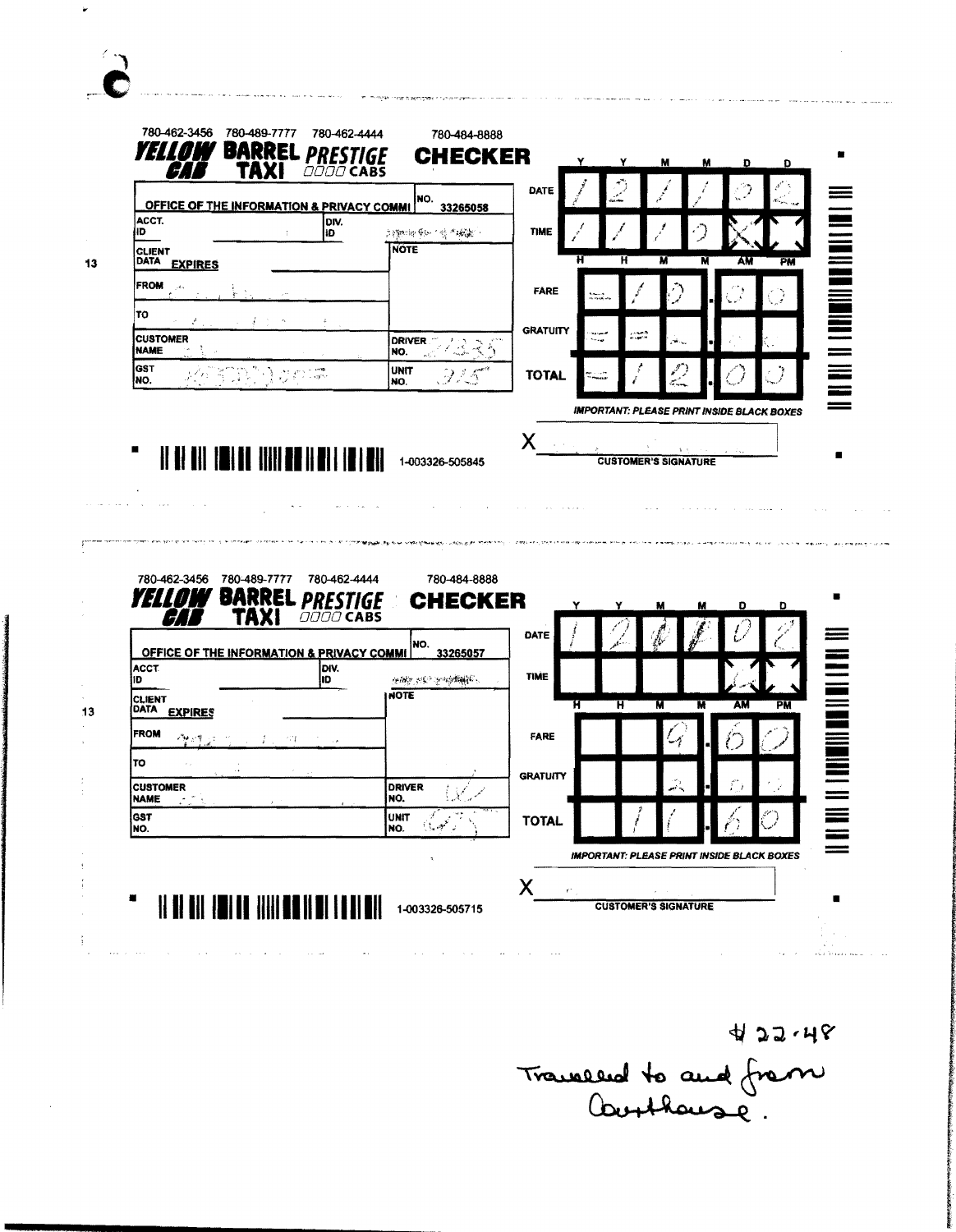| 780-489-7777<br>780-462-3456<br><b>BARREL</b><br><b>YELL!</b><br>TAXI  | 780-462-4444<br><b>PRES</b><br>GE<br><b>OOOO CABS</b> | 780-484-8888<br><b>CHECKER</b>                    | Y               | Y<br>м  | D<br>м                                            | D  |
|------------------------------------------------------------------------|-------------------------------------------------------|---------------------------------------------------|-----------------|---------|---------------------------------------------------|----|
| OFFICE OF THE INFORMATION & PRIVACY COMM                               |                                                       | NO.<br>33265059                                   | DATE            |         |                                                   |    |
| ACCT.<br>ID.                                                           | י"ם<br>ĸ                                              | 法通知 大 法病理<br><b>NOTE</b>                          | <b>TIME</b>     |         |                                                   |    |
| CLIErs<br><b>DATA</b><br><b>EXPIRES</b>                                |                                                       |                                                   | H               | Ή<br>'N | AM                                                | PM |
| <b>FROM</b><br>ゆうクトー                                                   |                                                       |                                                   | <b>FARE</b>     |         |                                                   |    |
| TO<br><b>CUSTOMER</b>                                                  |                                                       | <b>DRIVER</b>                                     | <b>GRATUITY</b> |         |                                                   |    |
| <b>NAME</b><br>lgst                                                    |                                                       | NO.<br><b>UNIT</b>                                | <b>TOTAL</b>    |         |                                                   |    |
| INO.                                                                   |                                                       | NO.                                               |                 |         | <b>IMPORTANT: PLEASE PRINT INSIDE BLACK BOXES</b> |    |
|                                                                        |                                                       |                                                   | Χ               |         |                                                   |    |
| 780-489-7777<br>780-462-3456                                           | 780-462-4444                                          | 1-003326-505999<br>VANGARIA METER<br>780-484-8888 |                 |         |                                                   |    |
| <b>BARRE</b><br>177<br>ТД<br>OFFICE OF THE INFORMATION & PRIVACY COMMI | <b>PRESTIGE</b><br><b>OOOO CABS</b>                   | <b>CHECKER</b>                                    | DATE            | ٤.,     | D                                                 | Ð  |
| ACCT.<br>ID.                                                           | lon *<br>ID.                                          | NO. 33265060<br>FAMAN HONT                        | <b>TIME</b>     |         |                                                   |    |
| <b>CLIENT</b><br>DATA EXPIRES                                          |                                                       | <b>NOTE</b>                                       | н               | Μ<br>ਸ  | AM                                                | PM |
| <b>FROM</b><br>22. J.N.                                                |                                                       |                                                   | <b>FARE</b>     |         |                                                   |    |
| TO<br><b>CUSTOMER</b>                                                  |                                                       |                                                   | <b>GRATUITY</b> |         |                                                   |    |
| <b>NAME</b><br>微毛<br>get al.<br>$\sim 20$<br><b>GST</b><br>NO.         | f ika<br>t'e.                                         | DRIVER WALL<br><b>UNIT</b><br>경호 기<br>NO.         | <b>TOTAL</b>    |         |                                                   |    |
|                                                                        |                                                       |                                                   |                 |         | <b>IMPORTANT: PLEASE PRINT INSIDE BLACK BOXES</b> |    |
| <u>HAIHITHIN HIIHITHI</u>                                              |                                                       | I II II                                           | Х               |         |                                                   |    |

 $\mathcal{F}_{\mathbf{y}}$ 

H18.47<br>Actempted CBA meeting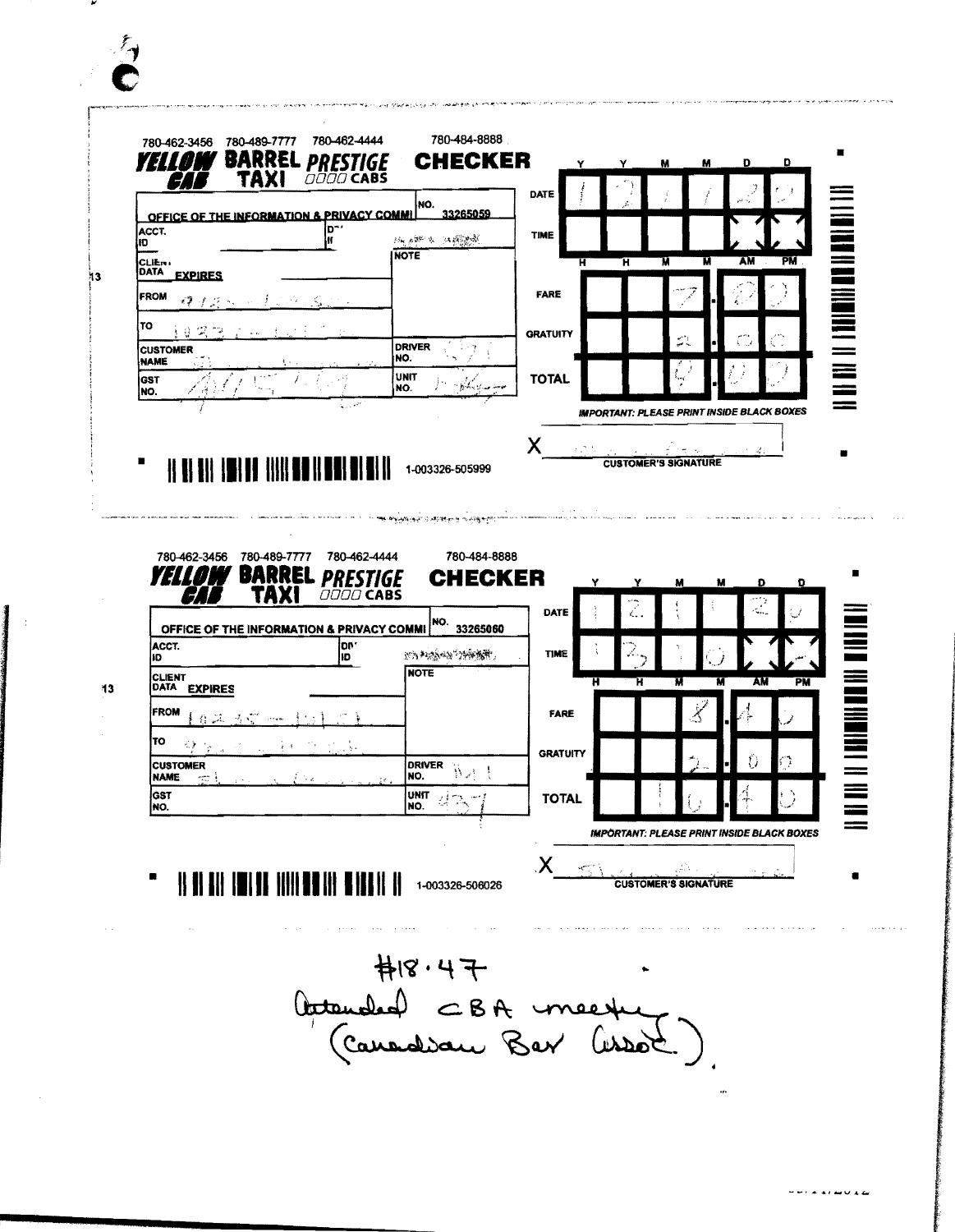#### Office of the Information and Privacy Commissioner of Alberta Sharon Ashmore, General Counsel & Director, Legal Services Expenses Processed February 1,2013 - March 31,2013

# Travel Expenses

| Date Expenses<br>Incurred | Destination  | Description/Rationale                           |  | <b>Transportation Accommodation</b> | <b>Meals</b> |  | Other $1,2$ | Total |
|---------------------------|--------------|-------------------------------------------------|--|-------------------------------------|--------------|--|-------------|-------|
| Jan 21                    | Edmonton, AB | Attended Canadian Bar Association meeting (CBA) |  |                                     |              |  | 18.67       | 18.67 |
| Feb 19                    | Edmonton, AB | Attended Canadian Bar Association meeting (CBA) |  |                                     |              |  | 17.52       | 17.52 |
| Mar 19                    | Edmonton, AB | Attended Canadian Bar Association meeting (CBA) |  |                                     |              |  | 18.85       | 18.85 |
| Total                     |              |                                                 |  |                                     |              |  | 55.04       | 55.04 |

1 Where receipts are not provided, per diem rates are claimed.

2 "Other" includes conference fee, taxis, parking, telephone long distance and daily incidental per diem allowance.

# HospitalitylWorking Session Expenses

| Date Expenses<br>Incurred | <b>Description/Rationale</b> | Hospitality | Working<br><b>Session</b> | Total |
|---------------------------|------------------------------|-------------|---------------------------|-------|
| Total                     |                              |             | $\sim$                    |       |
| <b>Total Expenses</b>     |                              |             |                           | 55.04 |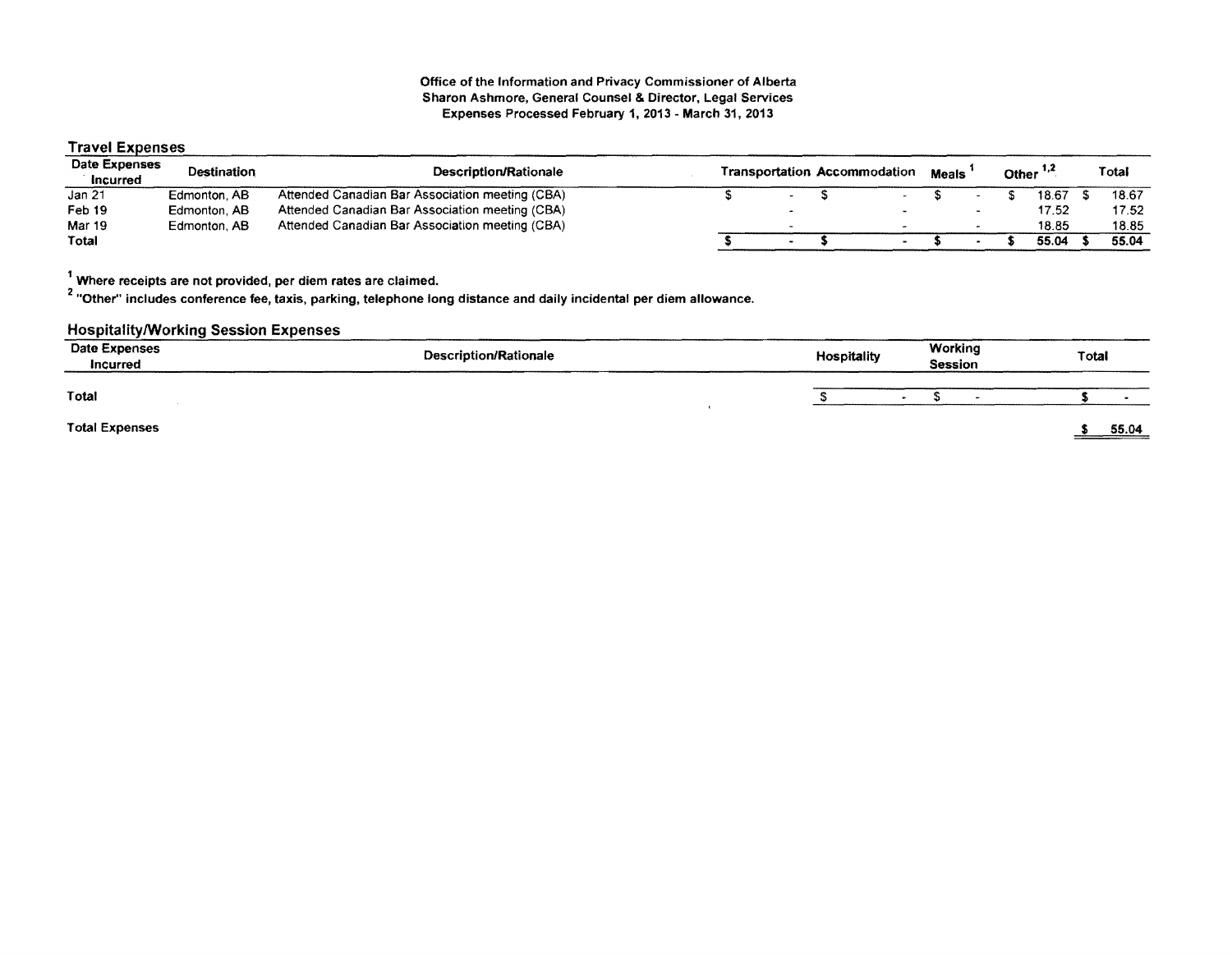|                                         | OFFICE OF THE INFORMATION & PRIVACY COMMI                      | NO.<br>33265062                                | DATE                      |                                                   |                 |
|-----------------------------------------|----------------------------------------------------------------|------------------------------------------------|---------------------------|---------------------------------------------------|-----------------|
| ACCT.<br>ID                             | lol∿<br>HD.                                                    | 网络山 经一个税 碱                                     | <b>TIME</b>               |                                                   |                 |
| <b>CLIENT</b><br><b>DATA</b>            |                                                                | <b>NOTE</b>                                    | Ή                         | ਸ<br>π<br>м                                       | AM<br><b>PM</b> |
| <b>FROM</b>                             |                                                                |                                                | FARE                      |                                                   |                 |
| TO                                      |                                                                |                                                | <b>GRATUITY</b>           |                                                   |                 |
| <b>CUSTOMER</b><br><b>NAME</b><br>د مہ  |                                                                | <b>DRIVER</b><br>NO.                           |                           |                                                   |                 |
| <b>GST</b><br>NO.                       |                                                                | <b>UNIT</b><br>NO.                             | <b>TOTAL</b>              |                                                   |                 |
|                                         |                                                                |                                                |                           | <b>IMPORTANT: PLEASE PRINT INSIDE BLACK BOXES</b> |                 |
|                                         |                                                                |                                                | Χ                         |                                                   |                 |
|                                         |                                                                | 1-003326-506293                                |                           | <b>CUSTOMER'S SIGNATURE</b>                       |                 |
|                                         |                                                                |                                                |                           |                                                   |                 |
| 780-462-3456 780-489-7777<br><b>YEL</b> | <b>BARRE</b><br><b>PREST</b><br>TAX<br><i><b>OOOO CABS</b></i> | 780-484-8888<br>780-462-4444<br><b>CHECKER</b> | DATE                      | Y<br>м<br>M                                       | D<br>Ð          |
|                                         | OFFICE OF THE INFORMATION & PRIVACY COMMI                      | NO.<br>33265061                                |                           |                                                   |                 |
| ACCT.<br>ID                             | DIV<br>IЮ.                                                     | 经增加的过去式模式                                      | TIME                      |                                                   |                 |
| CLIENT<br>DA.                           |                                                                | <b>NOTE</b>                                    | Ħ                         | Ħ<br>н                                            | AM<br>PM        |
| <b>FROM</b>                             |                                                                |                                                | FARE                      |                                                   | D               |
| TO                                      |                                                                |                                                | <b>GRATUITY</b>           |                                                   |                 |
|                                         |                                                                | <b>DRIVER</b><br>$\zeta^9$<br>NO.              |                           |                                                   | Ø               |
|                                         |                                                                | UNIT<br>NO.                                    | <b>TOTAL</b><br>$\vec{r}$ |                                                   |                 |
| Meeting                                 |                                                                |                                                |                           | <b>IMPORTANT: PLEASE PRINT INSIDE BLACK BOXES</b> |                 |

 $\bar{z}$ 

 $\ddot{\phantom{1}}$ 

418.67

Emp#<br>Quended Considér Bar (issociation

 $\mathcal{L}^{\text{max}}_{\text{max}}$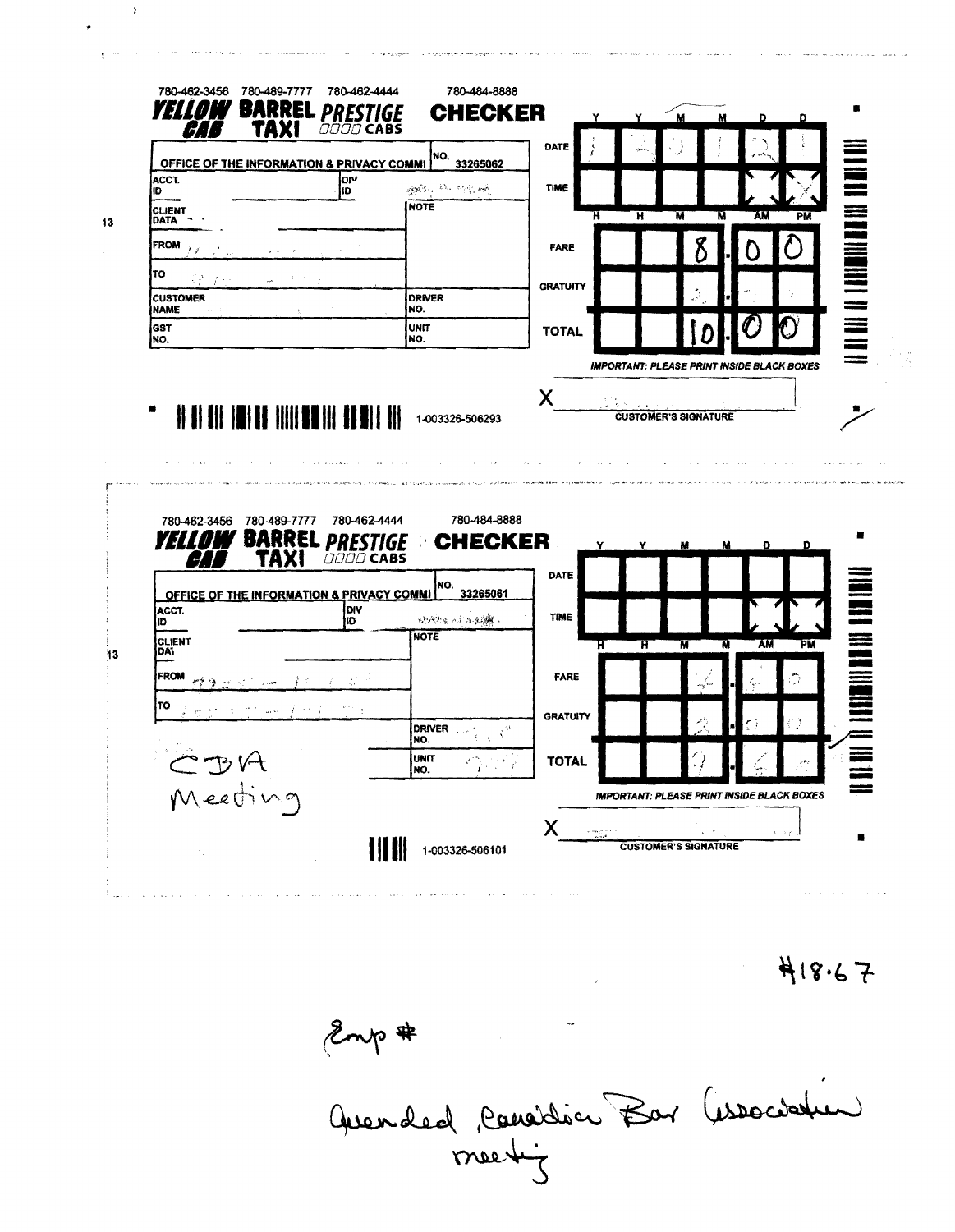|                                | OFFICE OF THE INFORMATION & PRIVACY COMMI              |                       |                     | NO.                                     | 33265064                       |                     |                                                   |                             |         |                                                   |                          |
|--------------------------------|--------------------------------------------------------|-----------------------|---------------------|-----------------------------------------|--------------------------------|---------------------|---------------------------------------------------|-----------------------------|---------|---------------------------------------------------|--------------------------|
| ACCT.<br>ID                    |                                                        | lorv.<br>ID.          |                     | 法代偿 三布纳 數數据                             |                                | <b>TIME</b>         |                                                   |                             |         |                                                   | $\equiv$                 |
| <b>CLIENT</b><br><b>DATA</b>   |                                                        |                       | <b>NOTE</b>         |                                         |                                | ਸ                   | म                                                 | $\overline{\mathbf{M}}$     | AM<br>М | PM                                                |                          |
| <b>FROM</b>                    |                                                        |                       |                     |                                         |                                | <b>FARE</b>         |                                                   |                             |         |                                                   |                          |
| TO                             |                                                        |                       |                     |                                         |                                |                     |                                                   |                             |         |                                                   |                          |
| <b>CUSTOMER</b><br><b>NAME</b> |                                                        |                       | NO.                 | <b>DRIVER</b>                           |                                | <b>GRATUITY</b>     |                                                   |                             |         |                                                   |                          |
| GST<br>NO.                     |                                                        |                       | <b>UNIT</b><br>INO. |                                         |                                | <b>TOTAL</b>        |                                                   |                             |         |                                                   |                          |
| ٠                              | <u>                                      </u>          |                       |                     | 1-003326-506446                         |                                | Χ                   | <b>IMPORTANT: PLEASE PRINT INSIDE BLACK BOXES</b> | <b>CUSTOMER'S SIGNATURE</b> |         |                                                   |                          |
|                                |                                                        |                       |                     |                                         |                                |                     |                                                   |                             |         |                                                   |                          |
|                                | 780-489-7777<br>780-462-3456<br><b>BARRE</b>           |                       | 780-462-4444<br>IGE |                                         | 780-484-8888<br><b>CHECKER</b> |                     |                                                   | м                           | M       | D<br>Ð                                            | П                        |
| ACCT.                          | TAXI<br>4<br>OFFICE OF THE INFORMATION & PRIVACY COMMI | <b>PRESTI</b><br>DIV. | <b>DOOD CABS</b>    | NO.                                     | 33265063                       | DATE<br><b>TIME</b> |                                                   |                             |         |                                                   |                          |
| ID.<br><b>CLIENT</b>           |                                                        | ID                    |                     | <b>New Side 100 1998</b><br><b>NOTE</b> |                                |                     | π<br>ਸ                                            | M                           | N       | PM<br>AM                                          |                          |
| DATA<br><b>FROM</b>            |                                                        |                       |                     |                                         |                                | FARE                |                                                   |                             |         |                                                   |                          |
|                                | $\leq$ $\epsilon$ $\leq$                               |                       |                     |                                         |                                |                     |                                                   |                             |         |                                                   |                          |
| TO<br><b>CUSTOMER</b>          |                                                        |                       |                     | <b>DRIVER</b>                           | чŊ                             | <b>GRATUITY</b>     |                                                   |                             |         |                                                   | <b>THE REAL PROPERTY</b> |
| <b>NAME</b><br><b>GST</b>      | - 2008                                                 |                       |                     | NO.<br>UNIT<br>INO.                     | $\frac{3}{2}$                  | <b>TOTAL</b>        |                                                   |                             |         | ŋ                                                 | $\equiv$                 |
| INO.                           |                                                        |                       | $\checkmark$        |                                         | $\lambda$                      | Χ                   | $\alpha \neq \beta \in \mathbb{N}$                |                             |         | <b>IMPORTANT: PLEASE PRINT INSIDE BLACK BOXES</b> |                          |
|                                | <b>HII III III III IIII III</b>                        |                       |                     | 1-003326-506323                         |                                | contact the second  |                                                   | <b>CUSTOMER'S SIGNATURE</b> |         |                                                   |                          |

 $\hat{\mathcal{L}}$ 

a <mark>ny mpyoso na mpyambana a</mark>o amin'ny faritr'i Normandie, ao amin'ny faritr'i Normandie, ao amin'ny faritr'i Normandie

 $\sigma^{(1)}$ 

 $\sim$ 

 $\mathcal{A}$  , and  $\mathcal{A}$  is a set of the set of  $\mathcal{A}$  , and  $\mathcal{A}$ 

التقارب والمراويات والرابط فالمرار

 $\sim$